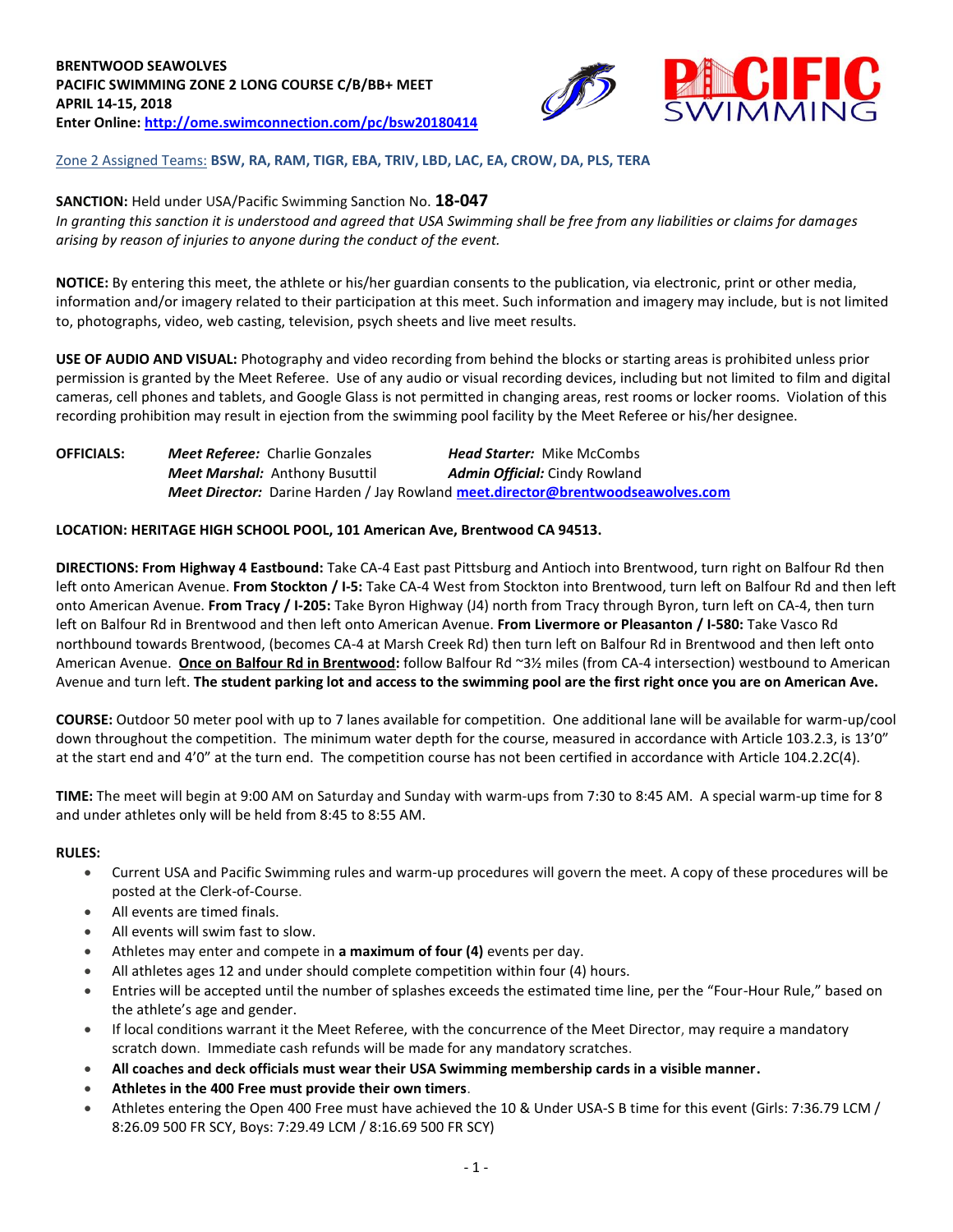**ATTENTION HIGH SCHOOL ATHLETES:** If you are a high school athlete in season, you need to be Unattached from this meet. It is the athlete's responsibility to be Unattached from this meet. You can un-attach at the meet if necessary. This does not apply to athletes swimming under the rules of the Nevada Interscholastic Activities Association (NIAA).

**UNACCOMPANIED ATHLETES:** Any USA-S athlete-member competing at the meet must be accompanied by a USA Swimming member-coach for the purposes of athlete supervision during warm-up, competition and warm-down. If a coach-member of the athlete's USA-S Club does not attend the meet to serve in said supervisory capacity, it is the responsibility of the athlete or the athlete's legal guardian to arrange for supervision by a USA-S member-coach. The Meet Director or Meet Referee may assist the athlete in making arrangements for such supervision; however, it is recommended that such arrangements be made in advance of the meet by the athlete's USA-S Club Member-Coach.

**RACING STARTS:** Athletes must be certified by a USA-S member-coach as being proficient in performing a racing start or must start the race in the water. It is the responsibility of the athlete or the athlete's legal guardian to ensure compliance with this requirement.

## **RESTRICTIONS:**

- Smoking and the use of other tobacco products is prohibited in all areas of the meet venue at all times.
- Sale and use of alcoholic beverages is prohibited in all areas of the meet venue.
- No glass containers are allowed in the meet venue.
- No propane heaters are permitted except for snack bar / meet operations.
- Deck setup is limited to officials and coaches. Space for coach setup with good visibility may be limited and teams are encouraged to share table / tent space where possible.
- All shelters must be properly secured.
- Changing into or out of swimsuits other than in locker rooms or other designated areas is prohibited.
- Destructive devices, to include but not limited to, explosive devices and equipment, firearms (open or concealed), blades, knives, mace, stun guns and blunt objects are strictly prohibited in the swimming facility and its surrounding areas. If observed, the Meet Referee or his/her designee may ask that these devices be stored safely away from the public or removed from the facility. Noncompliance may result in the reporting to law enforcement authorities and ejection from the facility. Law enforcement officers (LEO) are exempt per applicable laws.
- Operation of a drone, or any other flying apparatus, is prohibited over the venue (pools, athlete/coach areas, spectator areas and open ceiling locker rooms) any time athletes, coaches, officials and/or spectators are present.

## **ELIGIBILITY:**

- Athletes must be current members of USA-S and enter their name and registration number on the meet entry card as they are shown on their Registration Card. If this is not done, it may be difficult to match the athlete with the registration and times database. The meet host will check all athlete registrations against the SWIMS database and if not found to be registered, the Meet Director shall accept the registration at the meet (a \$10 surcharge will be added to the regular registration fee). Duplicate registrations will be refunded by mail.
- Athletes in the "B" Division must have met at least the listed USA-S Motivational "B" time standard. Athletes in the "BB" Division must have met at least the listed "BB" time standard. For 8 & Under athletes the applicable Pacific Swimming "PC-B" and "PC-A" standards will be used.
- Entries with **"NO TIME" will be REJECTED.**
- Entry times submitted for this meet may be checked against a computer database and may be changed in accordance with Pacific Swimming Entry Time Verification Procedures.
- Disabled athletes are welcome to attend this meet and should contact the Meet Director or Meet Referee regarding any special accommodations on entry times and seeding per Pacific Swimming policy.
- Athletes 19 years of age and over may compete in the Open and 13 & Over events for time only, no awards. Such athletes must meet applicable standards for 17-18 year-old athletes.
- The athlete's age will be the age of the athlete on the first day of the meet.

**ENTRY PRIORITY:** Meet entries will not be accepted any earlier than March 10, 2018. Entries from members of assigned "year round" Zone 2 clubs postmarked or entered online by 11:59 p.m. on March 16, 2018, will be given 1<sup>st</sup> priority acceptance. Entries from members of all Zone 2 clubs (year round and seasonal) postmarked or entered online between 12:00 a.m. March 17, 2018, and 11:59 p.m. March 23, 2018, will be given  $2^{nd}$  priority acceptance. All entries received after 12:00 a.m. March 24, 2018, from Zone 2, all other Pacific LSC Zones and other LSC's, either postmarked, entered online, or hand delivered by the entry deadline will be considered in the order that they were received.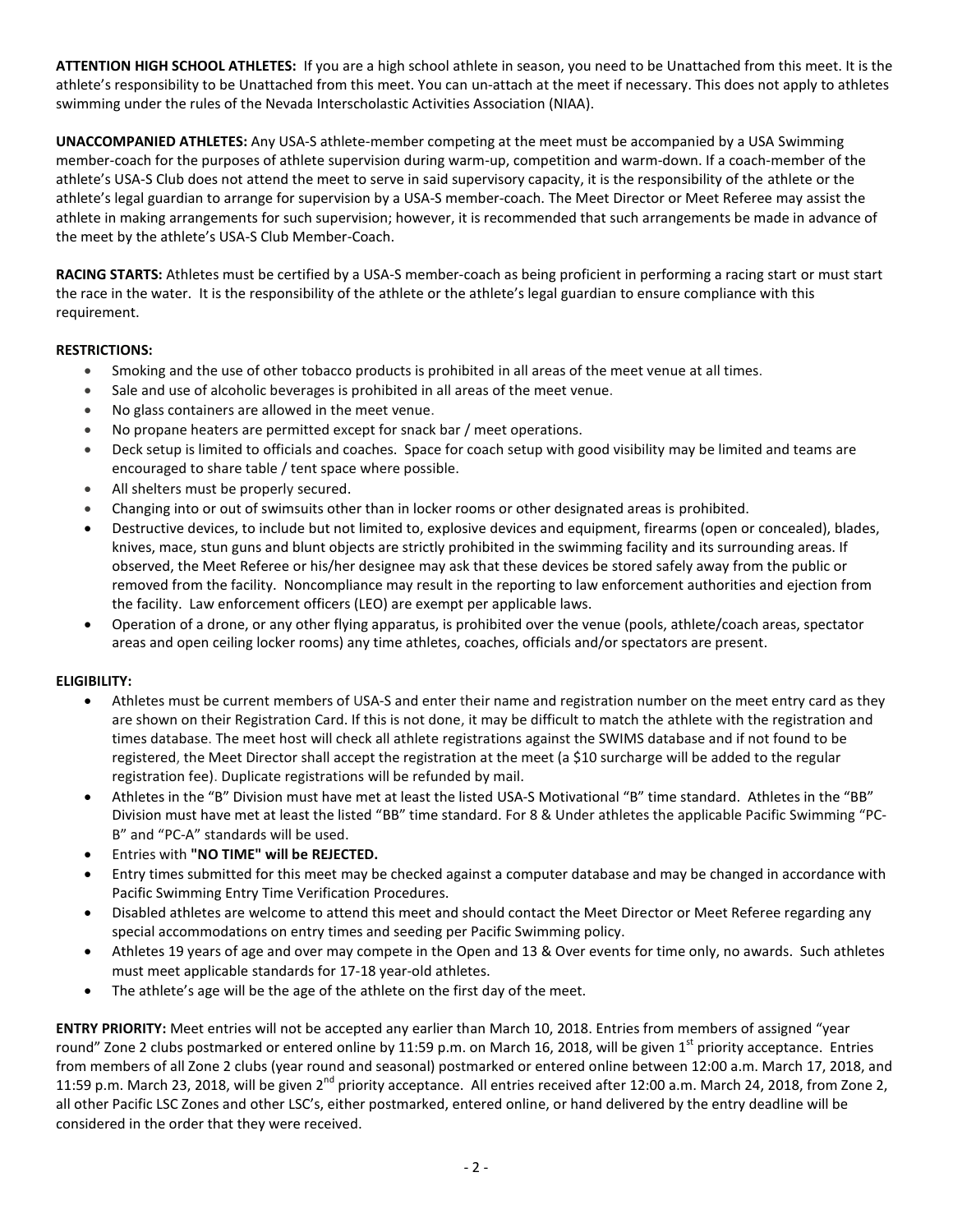**\*\* NOTE: Athletes who falsify their entry form by listing a club to which they are not legitimately associated will be rejected from the meet. Further, entry fees will not be refunded and the athlete may be referred to the Pacific Swimming Review Committee for disciplinary action.**

**ENTRY FEES:** \$4.00 per event plus a \$10.00 participation fee per athlete. Entries received without payment will be rejected. No refunds will be made, except mandatory scratch downs.

**ONLINE ENTRIES:** To enter online go to **<http://ome.swimconnection.com/pc/bsw20180414>** to receive an immediate entry confirmation. This method requires payment by credit card. Swim Connection, LLC charges a processing fee for this service, equal to \$1 per athlete plus 5% of the total Entry Fees. Please note that the processing fee is a separate fee from the Entry Fees. If you do not wish to pay the processing fee, enter the meet using a mail entry. **Entering online is a convenience, is completely voluntary, and is in no way required or expected of an athlete by Pacific Swimming.** Online entries will be accepted through Wednesday, April 4, 2018 unless meet reaches capacity prior to that date.

**MAILED OR HAND DELIVERED ENTRIES**: Entries must be on the attached consolidated entry form. Forms must be filled out completely and printed clearly with athlete's best time. Entries must be postmarked by midnight, Monday, April 2, 2018, or hand delivered by 6:30 p.m. Wednesday, April 4, 2018. Requests for confirmation of receipt of entries should be via e-mail. Hand deliveries must be made to a BSW club representative present on deck immediately before or within the first 15 minutes of a regularly scheduled practice.

# **Make check payable to**: **Brentwood SeaWolves**

| Mail entries to: BSW Meet Entries | Hand deliver entries to: BSW Representative on HHS Pool Deck |
|-----------------------------------|--------------------------------------------------------------|
| PO Box 1212                       | 101 American Av                                              |
| Brentwood. CA 94513               | Brentwood. CA 94513                                          |

**CHECK-IN:** The meet will be deck seeded. Athletes must check-in at the Clerk-of-Course. No event shall be closed more than 30 minutes before the scheduled start of the session. Close of check-in for all individual events shall be no more than 60 minutes before the estimated time of the start of the first heat of the event. Athletes who do not check in will not be seeded and will not be allowed to compete in that event.

**SCRATCHES:** Any athletes not reporting for or competing in an individual timed final event shall not be penalized. Athletes who must withdraw from an event after it is seeded are requested to inform the referee immediately.

**AWARDS:** The first eight (8) places will be awarded for 9-10, 11-12, 13-14, 15-16 and 17-18 age groups in each division (C/B/BB). Athletes 8 & Under will be awarded in divisions PC-C, PC-B and PC-A where applicable. All athletes achieving a new A time will be awarded a standard "A" medal, regardless of place achieved in the event. No awards will be given for athletes 15 years of age and older. **Note:** Individual awards must be picked up at the meet.

**ADMISSION:** Free. A meet program will be available for a reasonable price.

**SNACK BAR & HOSPITALITY:** A snack bar will be available throughout the competition. Coaches and working deck officials will be provided lunch. Hospitality will serve refreshments to timers.

**MISCELLANEOUS:** No overnight parking is allowed. Facilities will not be provided after meet hours.

**MINIMUM OFFICIALS:** The Meet Referee shall conduct an inventory of Officials and shall compare the number of athletes entered against the number of Officials that worked representing each team per day of the meet. Those teams who have not provided sufficient Officials in a day of the meet, in accordance with the table below, will be fined \$100 per missing Official per day.

| Number of athletes entered in meet per club<br>per day | Number of trained and carded officials required |
|--------------------------------------------------------|-------------------------------------------------|
| $1 - 10$                                               |                                                 |
| $11 - 25$                                              |                                                 |
| $26 - 50$                                              |                                                 |
| $51 - 75$                                              |                                                 |
| 76-100                                                 |                                                 |
| Every 20 Athletes over 100                             |                                                 |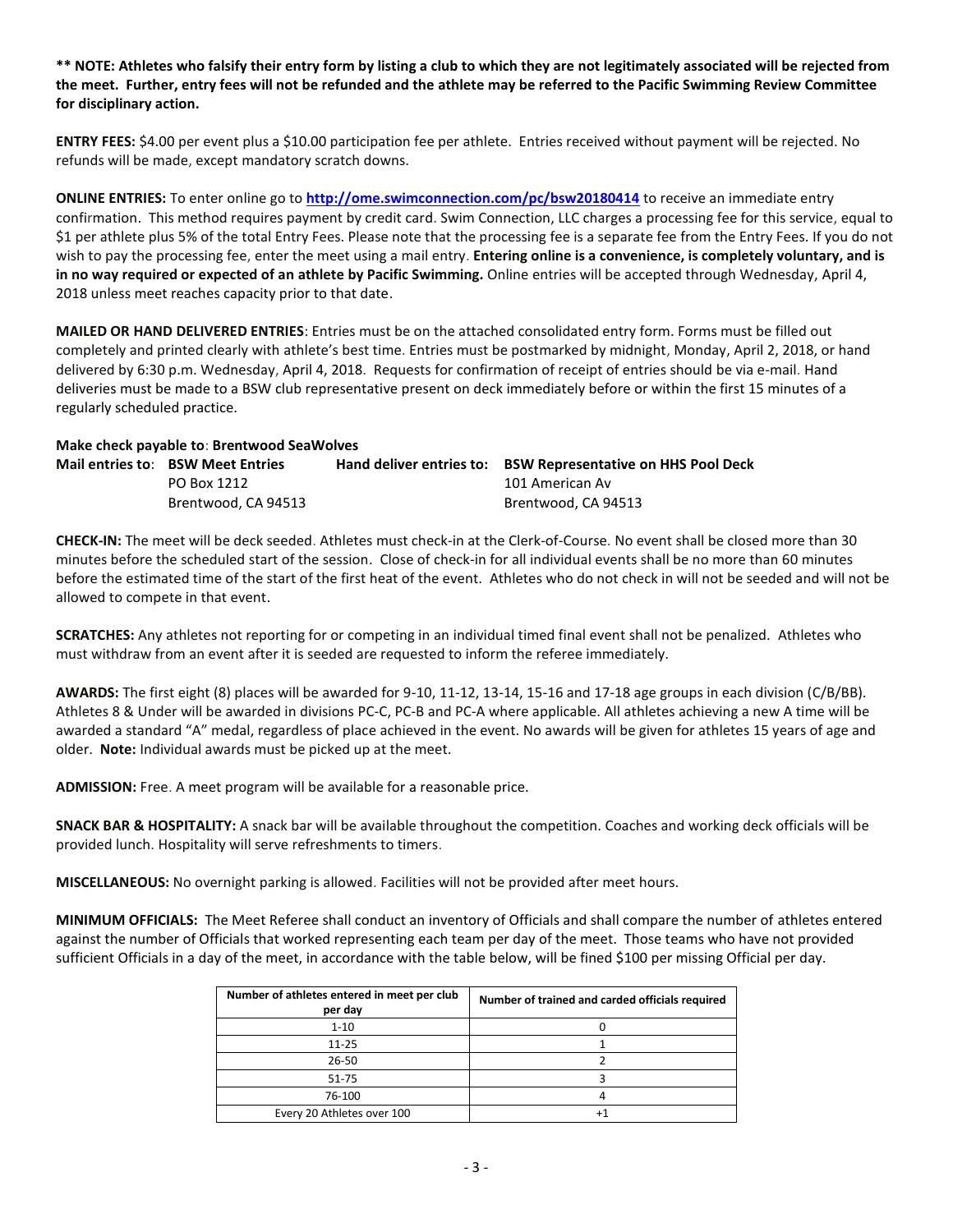#### **EVENT SUMMARY**

|              |              | <b>SATURDAY</b>        |        | <b>SUNDAY</b>      |          |           |                      |  |  |  |
|--------------|--------------|------------------------|--------|--------------------|----------|-----------|----------------------|--|--|--|
| 8 & Under    | $9-10$       | $11 - 12$<br>13 & Over |        | 8 & Under          | $9 - 10$ | $11 - 12$ | <b>13 &amp; Over</b> |  |  |  |
|              | 200 FR       | 200 IM                 | 200 FR |                    | 100 BK   | 200 BK    | 200 BK               |  |  |  |
| 50 BK        | 50 BK        | 50 BK                  | 100 BK | 50 BR              | 50 BR    | 50 BR     | 100 BR               |  |  |  |
| 100 BR       | 100 BR       | 100 BR                 | 200 BR | <b>100 FR</b>      | 100 FR   | 200 FL    | <b>100 FR</b>        |  |  |  |
| <b>50 FR</b> | <b>50 FR</b> | 100 FR                 | 50 FR  | 50 FL              | 50 FL    | 50 FR     | 100 FL               |  |  |  |
|              | 50 FL        |                        |        |                    | 100 BK   |           |                      |  |  |  |
|              |              | Girls Open 400 FR +    |        | Boys Open 400 FR + |          |           |                      |  |  |  |

## **EVENTS**

|                               | Saturday, April 14, 2018 |                              |                               | Sunday, April 15, 2018 |                    |  |  |  |  |
|-------------------------------|--------------------------|------------------------------|-------------------------------|------------------------|--------------------|--|--|--|--|
| <b>Girls</b><br><b>EVENT#</b> | <b>EVENT</b>             | <b>Boys</b><br><b>EVENT#</b> | <b>Girls</b><br><b>EVENT#</b> | <b>EVENT</b>           | Boy<br><b>EVEN</b> |  |  |  |  |
| $\mathbf{1}$                  | 13 & Over 200 Free       | 2                            | 29                            | 11-12 200 Back         | 30                 |  |  |  |  |
| 3                             | 11-12 200 IM             | 4                            | 31                            | 9-10 100 Back          | 32                 |  |  |  |  |
| 5                             | 9-10 200 Free            | 6                            | 33                            | 13 & Over 200 Back     | 34                 |  |  |  |  |
| 7                             | 11-12 50 Back            | 8                            | 35                            | 11-12 50 Breast        | 36                 |  |  |  |  |
| 9                             | 10 & Under 50 Back       | 10                           | 37                            | 10 & Under 50 Breast   | 38                 |  |  |  |  |
| 11                            | 13 & Over 100 Back       | 12                           | 39                            | 13 & Over 100 Breast   | 40                 |  |  |  |  |
| 13                            | 11-12 100 Breast         | 14                           | 41                            | 11-12 200 Fly          | 42                 |  |  |  |  |
| 15                            | 10 & Under 100 Breast    | 16                           | 43                            | 10 & Under 100 Free    | 44                 |  |  |  |  |
| 17                            | 13 & Over 200 Breast     | 18                           | 45                            | 13 & Over 100 Free     | 46                 |  |  |  |  |
| 19                            | 11-12 100 Free           | 20                           | 47                            | 11-12 50 Free          | 48                 |  |  |  |  |
| 21                            | 10 & Under 50 Free       | 22                           | 49                            | 10 & Under 50 Fly      | 50                 |  |  |  |  |
| 23                            | 13 & Over 50 Free        | 24                           | 51                            | 13 & Over 100 Fly      | 52                 |  |  |  |  |
| 25                            | 11-12 50 Fly             | 26                           | 53                            | 11-12 100 Back         | 54                 |  |  |  |  |
| 27                            | Girls Open 400 Free +    |                              |                               | Boys Open 400 Free +   | 56                 |  |  |  |  |

|                | Saturday, April 14, 2018 |                              |                               | Sunday, April 15, 2018 |                              |  |  |  |
|----------------|--------------------------|------------------------------|-------------------------------|------------------------|------------------------------|--|--|--|
| irls<br>NT#    | <b>EVENT</b>             | <b>Boys</b><br><b>EVENT#</b> | <b>Girls</b><br><b>EVENT#</b> | <b>EVENT</b>           | <b>Boys</b><br><b>EVENT#</b> |  |  |  |
| 1              | 13 & Over 200 Free       | 2                            | 29                            | 11-12 200 Back         | 30                           |  |  |  |
| 3              | 11-12 200 IM             | 4                            | 31                            | 9-10 100 Back          | 32                           |  |  |  |
| 5              | 9-10 200 Free            | 6                            | 33                            | 13 & Over 200 Back     | 34                           |  |  |  |
| $\overline{7}$ | 11-12 50 Back            | 8                            | 35                            | 11-12 50 Breast        | 36                           |  |  |  |
| 9              | 10 & Under 50 Back       | 10                           | 37                            | 10 & Under 50 Breast   | 38                           |  |  |  |
| $\overline{1}$ | 13 & Over 100 Back       | 12                           | 39                            | 13 & Over 100 Breast   | 40                           |  |  |  |
| L3             | 11-12 100 Breast         | 14                           | 41                            | 11-12 200 Fly          | 42                           |  |  |  |
| L5             | 10 & Under 100 Breast    | 16                           | 43                            | 10 & Under 100 Free    | 44                           |  |  |  |
| L7             | 13 & Over 200 Breast     | 18                           | 45                            | 13 & Over 100 Free     | 46                           |  |  |  |
| L9             | 11-12 100 Free           | 20                           | 47                            | 11-12 50 Free          | 48                           |  |  |  |
| $^{21}$        | 10 & Under 50 Free       | 22                           | 49                            | 10 & Under 50 Fly      | 50                           |  |  |  |
| $^{23}$        | 13 & Over 50 Free        | 24                           | 51                            | 13 & Over 100 Fly      | 52                           |  |  |  |
| 25             | 11-12 50 Fly             | 26                           | 53                            | 11-12 100 Back         | 54                           |  |  |  |
| 27             | Girls Open 400 Free +    |                              |                               | Boys Open 400 Free +   | 56                           |  |  |  |

+ Athletes entering the Open 400 Free must have achieved the 10 & Under USA-S B time for this event (Girls: 7:36.79 LCM / 8:26.09 500 FR SCY, Boys: 7:29.49 LCM / 8:16.69 500 FR SCY) and must provide their own timers.

> Time standards are located on the Pacific Swimming web site at: <http://www.pacswim.org/swim-meet-times/standards>